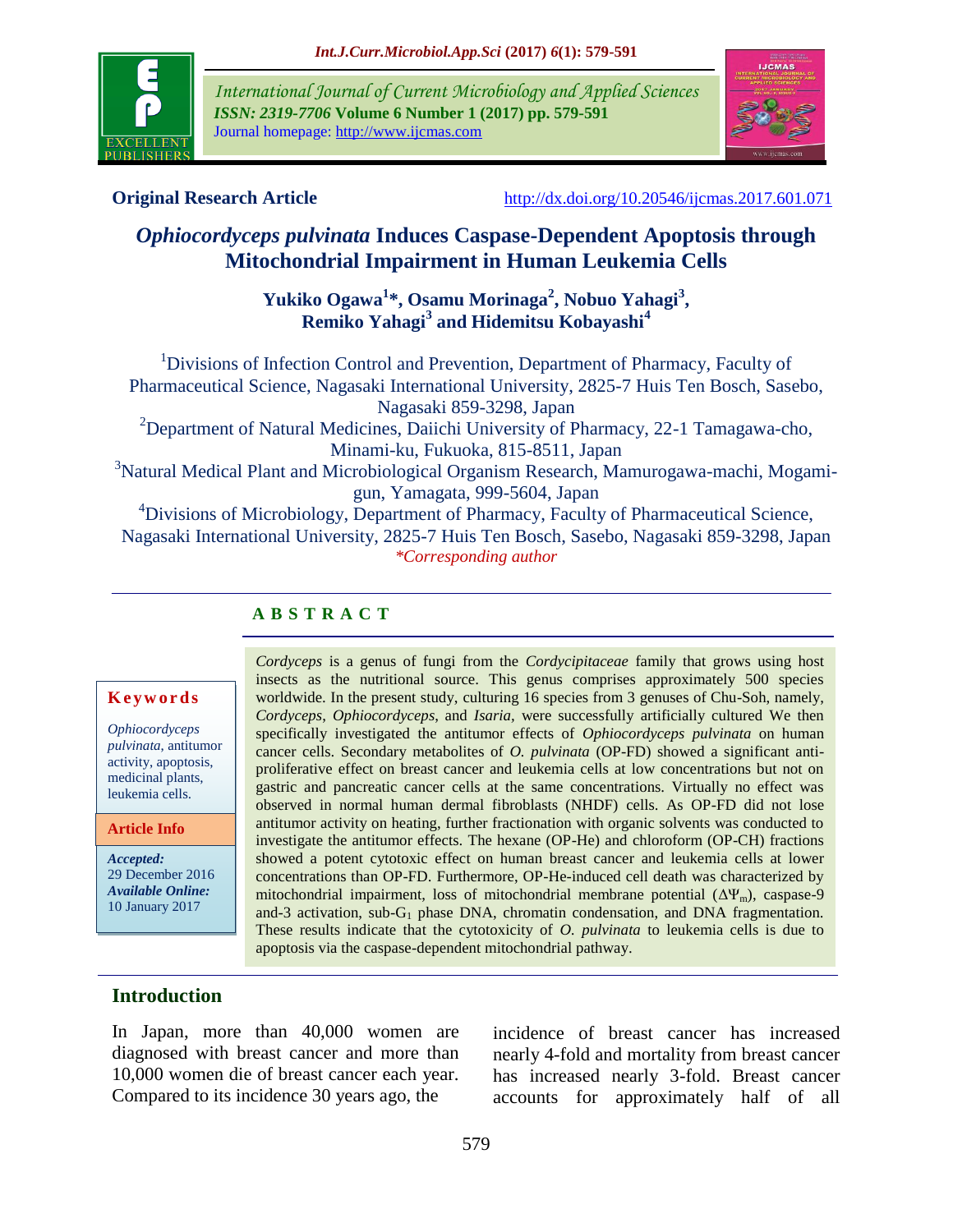metastatic bone tumors. Furthermore, patients with early-stage breast cancer are at an increased risk of developing leukemia after receiving chemotherapy and radiotherapy (Saito *et al.,* 2009; Sagara *et al*., 2016).

*Cordyceps*, known as the Kampo formulation of "Chu-So," refers to fungi (mushrooms) that parasitize living insects and form hostspecific fruiting bodies after the insects die (Paterson *et al*., 2008). In taxonomy, the genus *Cordyceps* is part of the *Clavicipitaceae* family from the order *Hypocreales* of the division Ascomycota. *Cordyceps* fungi parasitize various different insects depending on the species, and more than 360 species are found within Japan (Takano *et al*., 1996; Yahagi *et al*., 1999). *Cordyceps* has been acknowledged as an important pharmaceutical resource in recent years. However, it has long been used as a natural medicine and medicinal resource (Bok *et al*., 1999, [Cheng](http://www.ncbi.nlm.nih.gov/pubmed?term=Cheng%20YW%5BAuthor%5D&cauthor=true&cauthor_uid=23662615) *et al*., 2013; Nakamura *et al*., 1999; Oh *et al*., 2008; Shao *et al*., 2016; Yu *et al.*, 2016). The quantities required to utilize *Cordyceps* as a medicinal resource are difficult to obtain because certain species are rare, while others lack complete information on drug efficacy and active ingredients. Despite the empirically well-known medicinal effects of *Cordyceps*, research on its physiological activities has been hampered due to its extremely small supply available from the natural environment (Kodama *et al*., 2000; Lee *et al*., 2013; Lee *et al*., 2016; Ma *et al*., 2015).

With artificial culturing methods involving insects (Sato *et al*., 2002), the effects of insect components on safety in medicinal and food applications cannot be ruled out, and medicinal effects may vary between different lots. Thus, we established a culture system without the use of insects. We previously screened 16 artificially cultivated *Cordyceps* preparations to study the growth inhibitory effects on human cancer cells. Each *Cordyceps* preparation showed a distinct pattern of cell specificity (Yahagi *et al*., 1999; Yahagi *et al*., 2004; Ogawa *et al*., 2014).

*Ophiocordyceps pulvinata*, the *Cordyceps* species in the present study, was originally discovered by Mr. Yoshitaka Kaitsu in Iidate Village in Fukushima Prefecture in 1986. *O. pulvinata* is an ascomycete in the genus *Cordyceps* that parasitizes ants from the family *Formicidae* in the order *Hymenoptera. O. pulvinata* generates a *Torrubiella-type* fruiting part between the head and chest nodule in a scarf-like manner; however, no details on the physiological activities of components from this mushroom are known. In the present study, we assessed the mechanism of breast cancer and leukemia cell death activity (*in vitro*) of secondary metabolites from artificially cultured *O. pulvinata*. The aim of our work was to decrease the side effects of chemotherapy and the risk of developing leukemia due to radiation therapy in patients with breast cancer.

## **Materials and Methods**

## **Materials**

## *Cordyceps* **species Fungal Mycelial Cultibation**

Parasitic mushroom, Chu-Soh, *Ophiocordyceps pulvinata* sp.nov were harvested from infected insects at Iidate Village (Fukushima Prefecture, Japan) between 2000-2007. The ascospores isolated from perithecium of *O. pulvinata* were inoculated into an autoclaved culture medium composed of 0.3% yeast extract, 0.5% glucose and 0.016% inosine in a 200 ml-flask, and left in the dark for 14 month at 18 ºC (Yahagi *et al*., 1999). Conidispores were growing from developing colonies of the new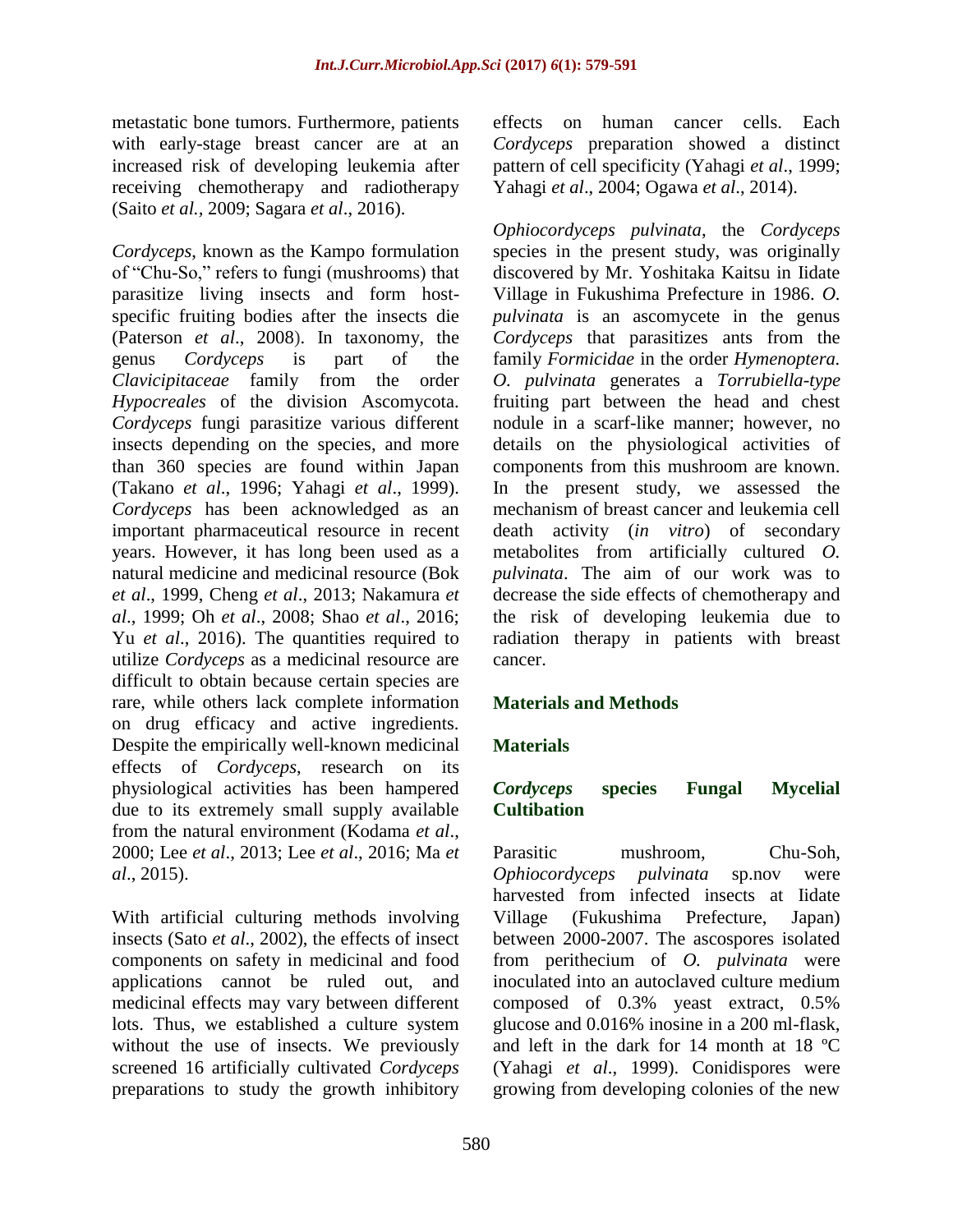hyphae in the artificial medium 6 month after inoculaton. The hyphae of *Cordyceps* species were carefully removed from the medium by filtration, and the filtrate was centrifuged at 10,000 rpm for 60 minutes. The supernatant was lyophilized to give dark-brownish powder (OP-FD). OP-FD were extracted with methanol. The MeOH extract was suspended in water, and then partitioned with Hexan (OP-He), CHCl3 (OP-CH), EtOAc (OP-Et) and BuOH (OP-Bu).

## **Chemicals**

Cell Counting Kit-8 including 2-(2-methoxy-4-nitrophenyl)-3-(4-nitrophenyl)-5-(2,4-

disulfophhenyl)-2H-tetrazolium,monosodium salt (WST-8) was from Dojindo Co., Kumamoto, Japan. RPMI 1640 medium was from Nissui Pharmaceutical Co., Tokyo, Japan. Fetal bovine serum (FBS) was from Life Technologies Co., Carlsbad, CA, USA. Penicillin- streptomycin was from Roche Diagnostics K. K., Tokyo, Japan. Trypan blue solution was from Nacalai Tesque, Inc., Kyoto, Japan. Aphidicolin were purchased from Wako Pure Chemical Industries, Osaka, Japan.

## **Cells**

Human promonocytic leukemia U937 cells, acute T cell leukemia Jurkat cells and breast cancer MCF-7 cells were obtained from Institute of Development, Ageing and Cancer, Tohoku University. Human bile duct cancer TYBDC-1 cells and human endometrial adenocarcinoma (HEC-1) cells were obtained from the JCRB Cell Bank. Human breast cancer MDA-MB-231(MDA) cells and prosate cancer LNCap cells were purchased from DS Pharma Biomedical Co. (Tokyo, Japan). Normal human dermal fibroblasts (NHDF) cells were purchased from Takara bio Co. (Tokyo, Japan). U937, Jurkat and LNCap were maintained in RPMI 1640 medium. MCF-7 and HEC-1 were grown E-MEM. MDA cells were grown L-15 medium, and TYBDC-1 cells were maintained DMEM and Ham's F12 medium. All cell cultures were supplemented with heat-inactivated fetal bovine serum 10% (v/v), penicillin (100 IU/ml), and streptomycin (100  $\Box$  g/ml) at 37  $\rm{^{\circ}C}$  in an atmosphere of 95% air/ 5% CO<sub>2</sub>.

#### **Cell viability and cytotoxic assay**

Cells  $(2\times10^4)$ , in 90  $\Box$  1 solution) were cultured in 96-well flat-bottom plate and treated with various concentrations of each samples for 48 h at 37 °C in an atmosphere of 95% air and 5% CO2. Cytotoxic activity and cell viability and cell growth were evaluated by trypan blue  $(0.5\%$  (w/v)) exclusion and by the WST-8 assay (10  $\Box$  1), respectively. The reduction in proportion of living cells was assayed by measurement of absorbance at 450 nm (reference, 600 nm) using the GloMax Multi Detection System.

#### **Nuclear Staining with Hoechst 33258**

U937 cells  $(1\times10^6 \text{ cells/dish})$  were plated in 6-cm dish and then treated with or without OP-He. After 48 h incubation, the harvested cells were washed with PBS, and fixed with 1% glutaraldehyde for 30 min. After washing with PBS, the cells were stained with Hoechst 33258 for 10 min. The cells were washed with PBS and their nuclear morphology was observed by fluorescent microscopy (Eclipse E600, Nikon, Tokyo, Japan).

#### **DNA Fragmentation Analysis**

U937 cells  $(1\times10^6 \text{ cells/dish})$  were plated in 6-cm dish and then treated with or without OP-He and OP-Bu. After the treatments, the cells were washed with ice-cold PBS and resuspended in lysis buffer (50 mM Tris-HCl, pH8.0, 10 mM EDTA, and 0.5% SDS) with 0.2 mg/ml RNase A for 30 min at 50 °C.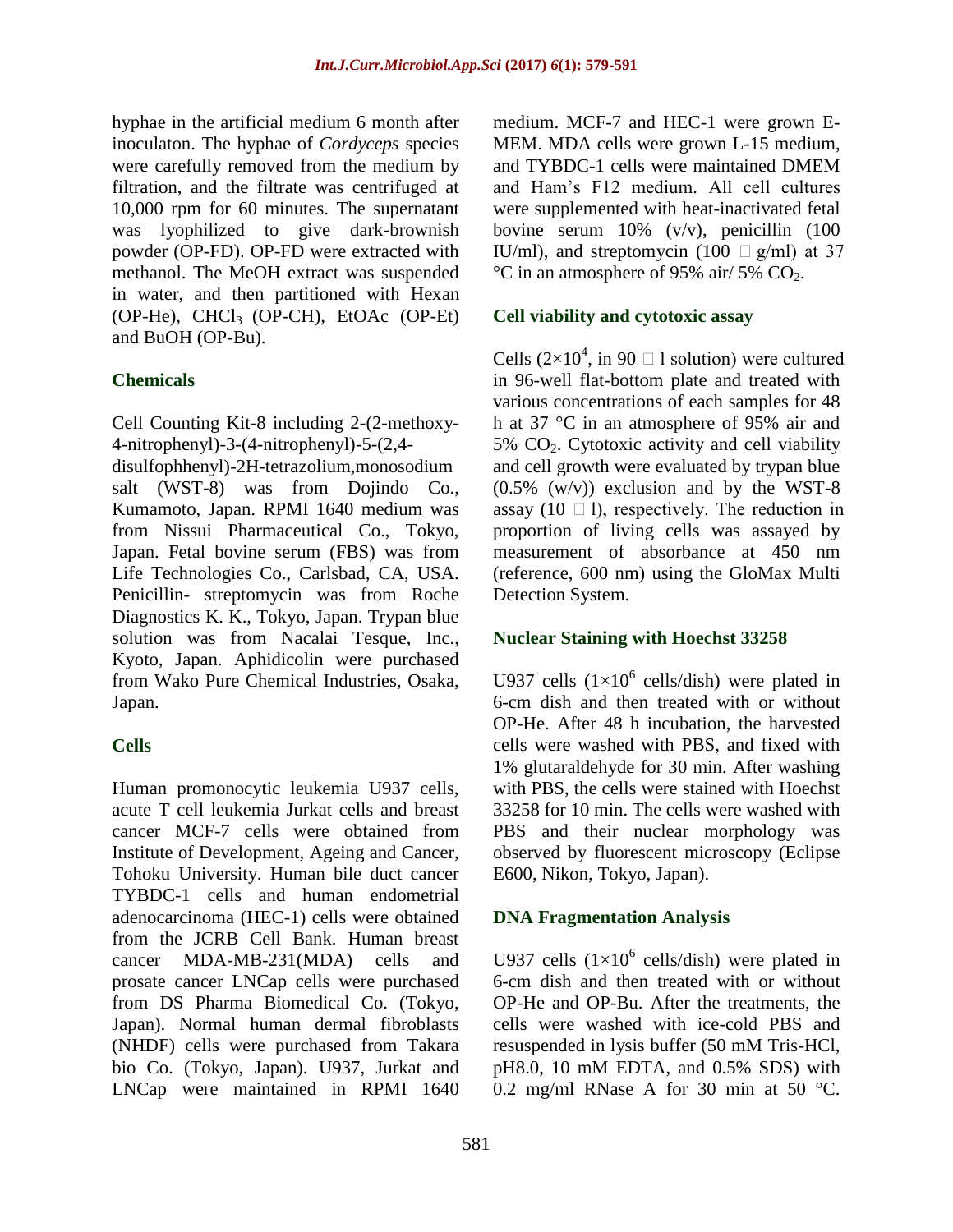Proteinase K was added and cells were incubated overnight. The DNA was separated using a 2% agarose gel and visualized under UV illumination after staining with ethidium bromide.

## **Flow Cytometry Analysis of Apoptotic Cells**

Cell cycle analysis to detect the sub-G1 phase cells was performed using a cell cycle phase determination kit (Cayman Chemical, Ann Arbor, MI) according to the manufacturer's instructions. U937 cells  $(1x10^6 \text{ cells/dish})$ were plated in 6-cm dish, and treated with or without OP-He. After treatment with OP-He for 48 h, the cells were centrifuged and washed twice with assay buffer. And then, the cells were fixed with fixative and suspended with staining solution containing propidium iodide (PI) and RNase A. The sub-G1 peak was measured and analyzed in the FL2 channel of a FACSCalibur flow cytometer (Becton Dickinson, San Jose, CA) with 488 nm excitation laser. The cells  $(2x10^4 \text{ cells})$ were counted for each sample.

### **Analysis of FITC-labeled annexin V binding and propidium iodide incorporation**

Cell apoptosis was detected using Annexin V-FITC Apoptosis detection kit I (BD Biosciences, San Diego, CA, USA) according to the manufacturer's instructions. U937 cells  $(1x10^6 \text{ cells/dish})$  were plated in 6-cm dish, and treated with or without OP-He. After treatment with OP-He for 12, 24 and 48 h, the cells were centrifuged and washed twice with cold PBS. The cells were re-suspended in binding buffer and then incubated with Annexin V-FITC and PI for 15 min at room temperature in the dark. Samples werethen analyzed by FACSCalibur flow cytometer (Becton Dickinson, San Jose, CA) The cells  $(2x10<sup>4</sup>$  cells) were counted for each sample.

## **Statistical analysis**

The results of experiments are presented as mean ± standard error (SE). Differences in means were evaluated by two-tailed Student's *t*-test with *P* values <0.05 considered to be statistically significant.

## **Results and Discussion**

## **Culture of** *Ophiocordyceps pulvinata* **and preparation of secondary metabolites**

*C. militaris* and other species were initially cultured using the experimental conditions reported by Kobayashi (Kobayashi, 1941). However, reproducibility was poor because all of the fruiting bodies that developed were synnemata, and no ascocarps formed. In addition, the methods reported by Harada *et al.* and Chen *et al.* employ parasitic insects (Kepler *et al*., 2012; Chen *et al*., 2002; Sato *et al*., 2002) and are associated with safety concerns for use in the medical industry.

Therefore, we successfully developed a stable Chu-Soh culture system that has a high level of safety. It also permits the efficient formation of sexual fruiting bodies on the culture medium that are comparable with those that develop in the wild, and allow the production of different lots with the same efficacy.

Using this artificial liquid medium, we were able to culture samples in large quantities (Yahagi *et al*., 2004). Figure 1B shows the fruiting bodies developed from *O. pulvinata* on agar. The metabolite-containing media obtained from this culture system were filtered through a membrane filter and freezedried for use in subsequent experiments.

The freeze-dried secondary metabolite filtrates were approximately 0.03–0.05% w/v for *O. pulvinata*.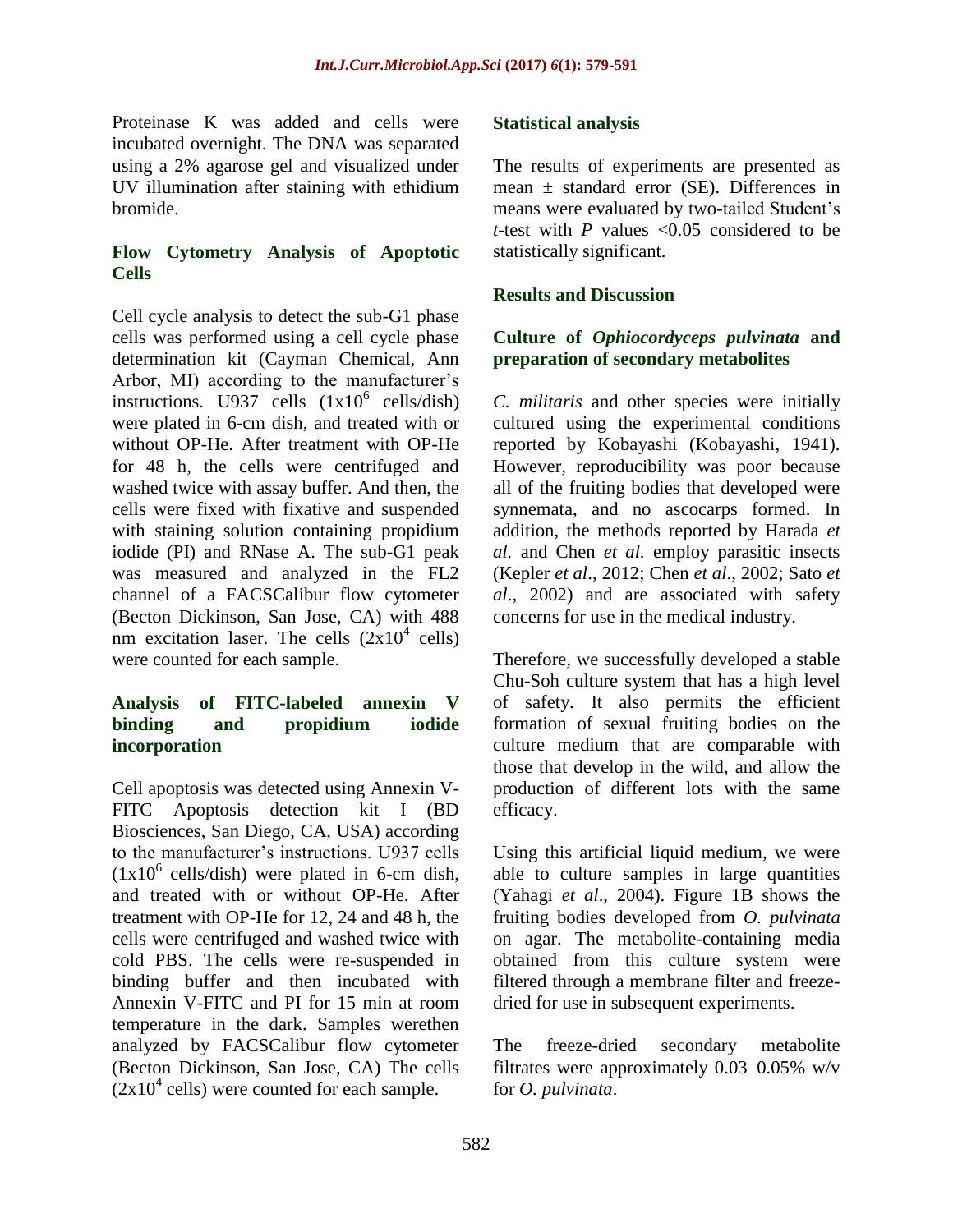## **Anti-proliferative activity of** *O. pulvinata* **secondary metabolites on human cancer cells**

The anti-proliferative activity of *O. pulvinata* secondary metabolites (OP-FD) was tested with human leukemia cells (U937 and Jurkat). human breast cancer cells (MCF7 and MDA-MB-231), human prostate cancer cells (LNCap), human bile duct cancer cells (TYBDC-1), and. human endometrial adenocarcinoma cells (HEC-1). As shown in Figure 2, OP-FD potently inhibited cell proliferation in a concentration-dependent manner in leukemia cells (U937 and Jurkat) and breast cancer cells (MCF7 and MDA-MB-231). Activity levels observed with other cancer cells were noticeably lower. The  $IC_{50}$ value of OP-FD on cell proliferation was 350 μg/mL in the leukemia cells and 640 μg/mL in the breast cancer cells. The  $IC_{50}$  value in normal human skin fibroblasts was ≥2500 μg/mL.

To identify active components, OP-FD was subjected to heating and then administered to leukemia cells. The antitumor activity of OP-FD was not affected by heating. Next, a methanol extract of OP-FD was subjected to solvent partitioning using hexane, chloroform, ethyl acetate, and 1-butanol. The soluble fraction of each solvent was administered to the leukemia and breast cancer cells. As shown in Figure 3, OP- He and OP-CH showed potent and concentration-dependent antitumor activity on all cell types. For U937 cells, the  $IC_{50}$  values of OP-He and OP-CH were  $\leq 4$  μg/mL and 4 μg/mL, respectively, which were substantially lower than those of OP-FD.

## **Confirmation of apoptosis induction by OP-He**

To determine whether the inhibition of cell proliferation by OP-He was due to apoptosis,

morphological changes to the nucleus and DNA fragmentation were investigated. Nuclear morphology was observed in cells stained with Hoechst 33258 using a fluorescence microscope. DNA fragmentation was detected using agarose gel electrophoresis of cells treated with RNase and proteinase K. OP-He caused chromatin aggregation (Fig.4A) and DNA fragmentation (Fig.4B) that was characteristic of apoptosis in leukemia cells. OP-He induced a timedependent increase in the binding of annexin V to phosphatidylserine (PS) that migrated toward the outer layer of the cell membrane (Fig.4C). The presence of PS is another biochemical characteristic of apoptosis. Furthermore, a FACS analysis of the sub-G1 phase population of propidium iodide-stained cells revealed a marked increase in the sub- $G_1$ population of OP-He-treated cells (Fig.4D). These results suggest that OP-He inhibits the proliferation of leukemia cells by inducing apoptosis.

## **Analysis of apoptotic mechanisms induced by OP-He**

To determine the mechanism underlying the apoptosis-inducing effect of OP-He on U937 cells, caspase activation was assessed. Treatment with OP-He activated caspase-9 and -3 (Fig.5A). Mitochondria are closely involved in apoptosis induced by various stimuli. Therefore, we measured the mitochondrial membrane potential (MMP) using JC-1. Cells treated with OP-He showed a time-dependent decrease in MMP (Fig.5B).

*C. militaris* is an extensively studied species that contains an abundance of physiologicall active substances such as cordycepin, βglucans, and ergosterol (Chen *et al*., 2013; Jeong *et al*., 2012; Jeong *et al*., 2013; Kobori *et al*., 2007; Nallathamby *et al*., 2015; Park *et al*., 2009; Yoshikawa *et al*., 2004). Cordycepin is an adenosine derivative that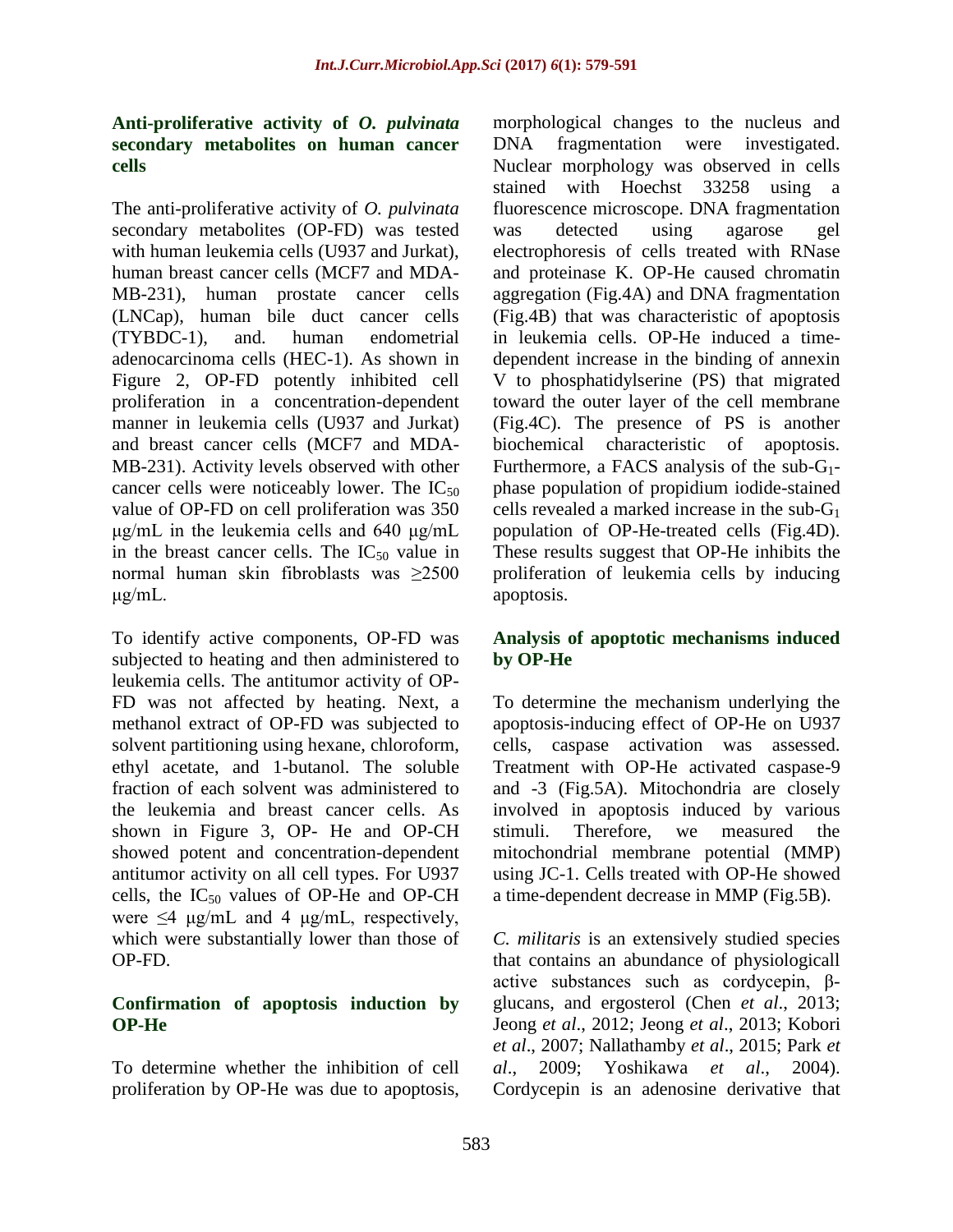potentially inhibits cancer cell proliferation through stimulation of the adenosine A 3 receptor (Tian *et al*., 2015; Yoshikawa *et al*., 2011). Cordycepin also activates AMPactivated protein kinase (AMPK). AMPK plays an important role in intracellular signaling and can suppress cancer cell proliferation (Wu *et al*., 2014; Zhang *et al*., 2014). Moreover, it has been reported that different *Cordyceps* species have varying activities, as exemplified by FTY720, an immunosuppressive compound found in *Isaria cicadae* Miquel that parasitizes *Meimuna opalifera* (Bhatti *et al*., 2013). We conducted antitumor screening in human cancer cells and found that low concentrations of secondary metabolites of *O. pulvinata* (OP-FD) effectively and specifically inhibited the proliferation of leukemia and breast cancer cells but not of normal (NHDF) cells. These findings indicate that susceptibility to OP-FD widely varies among different cancer cells.

Acute and chronic toxicity experiments in mice showed no major differences in body weight gain or organ abnormalities between the control and test groups. Based on these findings, unknown components in the metabolic fluid of *O. pulvinata* may serve as new lead compounds for the development of anticancer drugs with minimal side effects. To characterize the active substances in OP-FD, heated OP-FD was administered to leukemia cells. The heated OP-FD preparation was as effective as the unheated preparation in terms of antitumor activity. Next, the methanol extract of OP-FD was subjected to solvent partitioning with hexane, chloroform, ethyl acetate, and 1-butanol and then tested for antitumor activity. The hexane and chloroform fractions had a strong antitumor effect. These results suggest that the active substance is a highly hydrophobic, lowmolecular weight compound.

**Fig.1** Artificial culture and natural products of *Ophiocordyceps pulvinata*. (A) Specimens of *Ophiocordyceps pulvinata* in natural field. Arrow indicates stromata caused to wrap around the neck of ant. (B) Fruiting bodies produced by *Ophiocordyceps pulvinata* in culture medium.





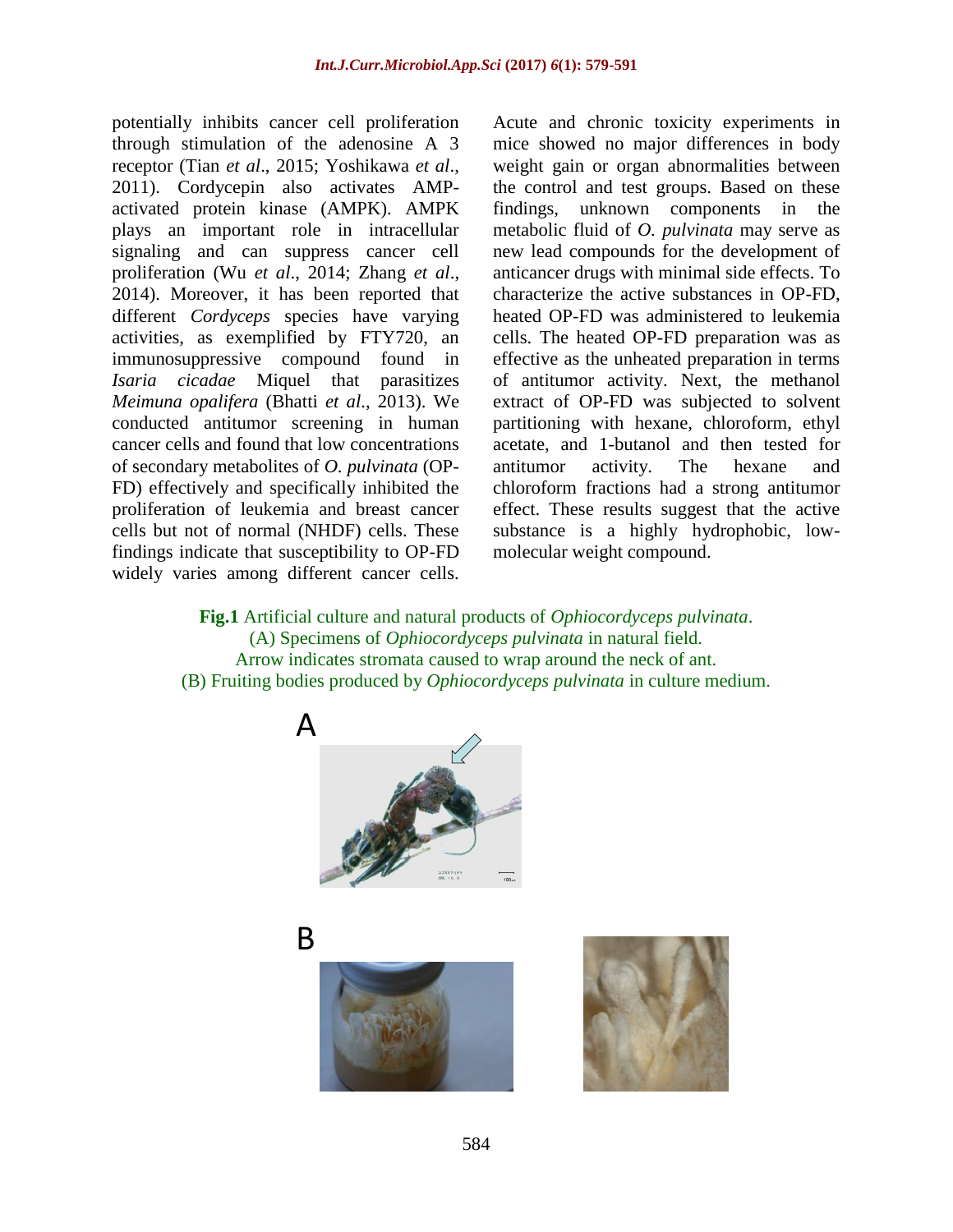**Fig.2** Inhibitory effect of secondary metabolites of *Ophiocordyceps pulvinata* (OP-FD) on the Growth of human tumor cells Cells were treated with OP-FD  $[2500-80]$  g/ml for 48h. Then cell viability was determined by WST-8 assay and trypan blue dye exclusion assay.  $(A)$ U937( $\bullet$ ), Jurkat $(\square)$ , LNCap( $\blacktriangle$ ) and HEC-1( $\bullet$ ). (B) MDA-MB-231( $\bullet$ ), MCF7( $\square$ ), TYBDC-1( $\blacktriangle$ ) and NHDF( $\blacklozenge$ ).

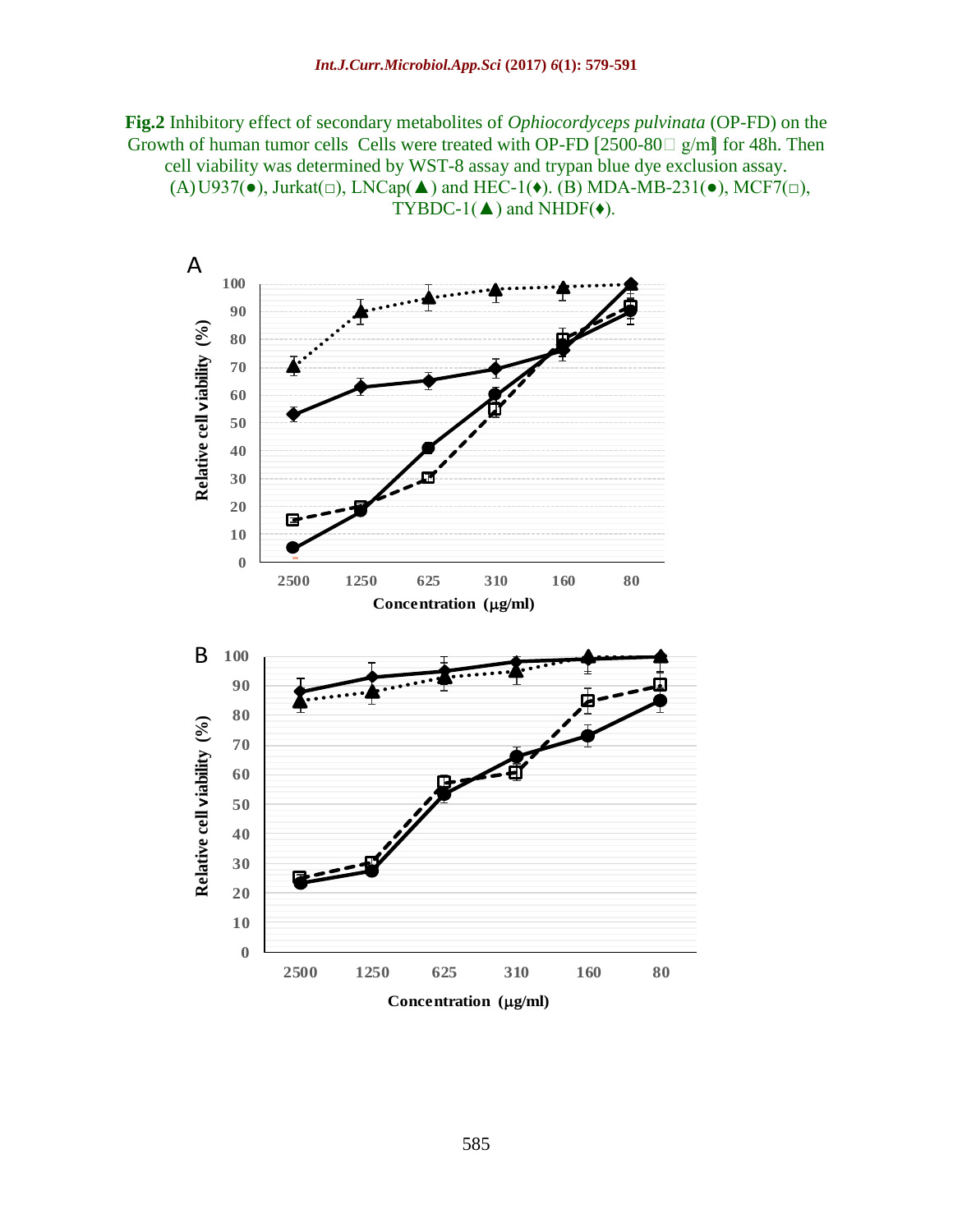**Fig.3** Anti-cancer effect of organic solvent extracted fraction of OP-FD on the Growth of human tumor cells U937 cells (A) and MDA-MB-231 cells (B) were treated with OP-He $(\bullet)$ , OP-CH $(\bullet)$ , OP-Et( $\blacktriangle$ ), OP-Bu( $\blacklozenge$ ) and OP-H2O( $\Box$ ) [125-4 $\Box$  g/ml|for 48h. Then cell viability was determined by WST-8 assay and trypan blue dye exclusion assay

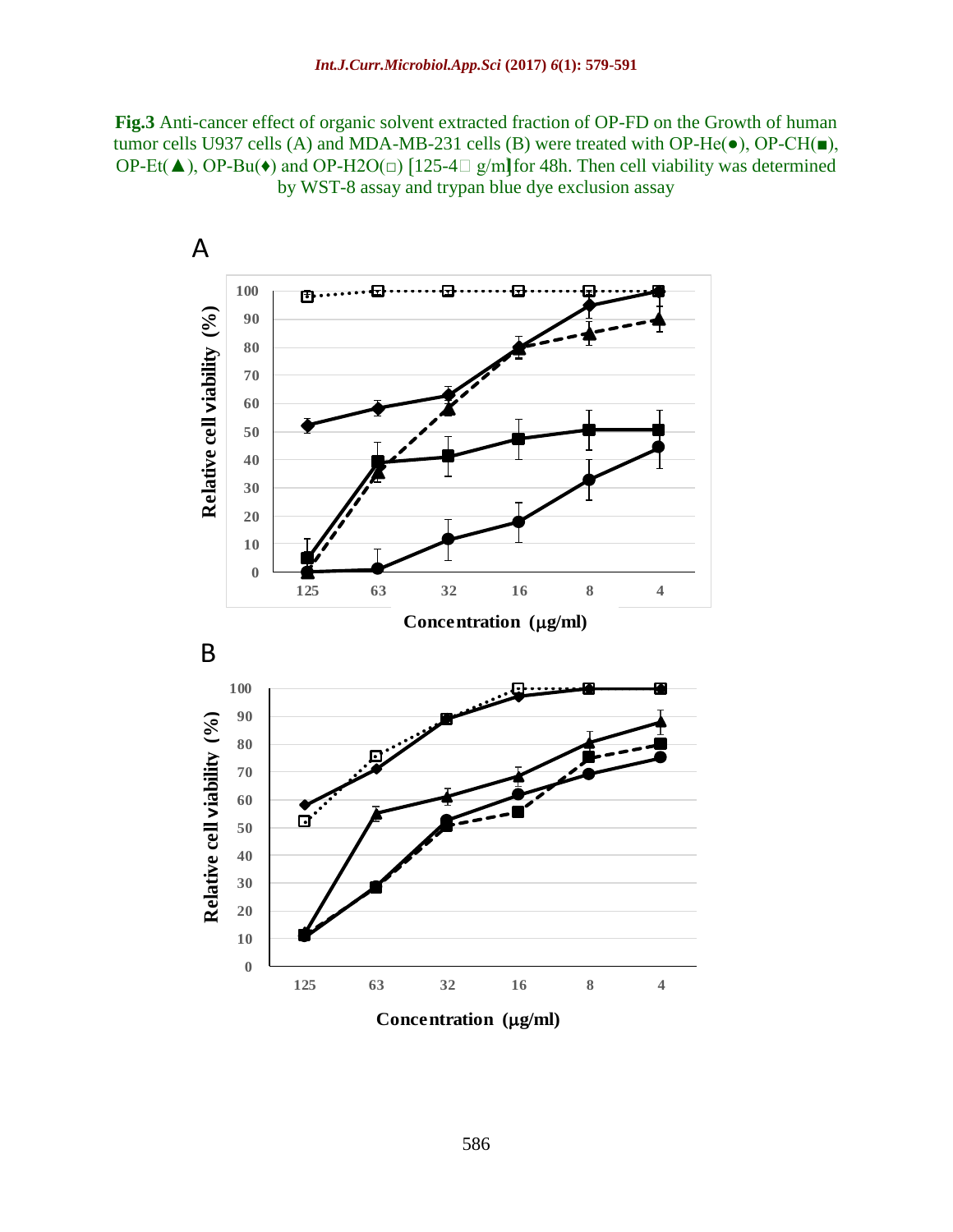**Fig.4** Effect of organic solvent extracted fraction of OP-FD on apotosis induction.

(A) Induction of chromatin condensation by OP-He. U937 cells were treated with OP-He for 48h and stained with Hoechst 33258. The nuclear morphology was observed fluorescent microscopy (magnification x400) (B) Induction of DNA fragmentation by OP-He. U937 cells were treated with OP-He at various concentrations for 48h. DNA fragmentation was analyzed by agarose gel electrophoresis. (C) Analysis of FITC-labeled annexin V binding and propidium iodide incorporation. U937 cells were treated with 16µg/ml OP-He for 48h, and analyzed by flow cytometry after staining with FITC-annexin V and PI. The data shown are representative of three independent experiments with similar results. (D) Increase of the sub-G1 phase cells by OP-He. U937 cells were treated with 16µg/ml OP-He for 48h, and analyzed by flow cytometry after staining with PI. The data shown are representative of three independent experiments with similar results.

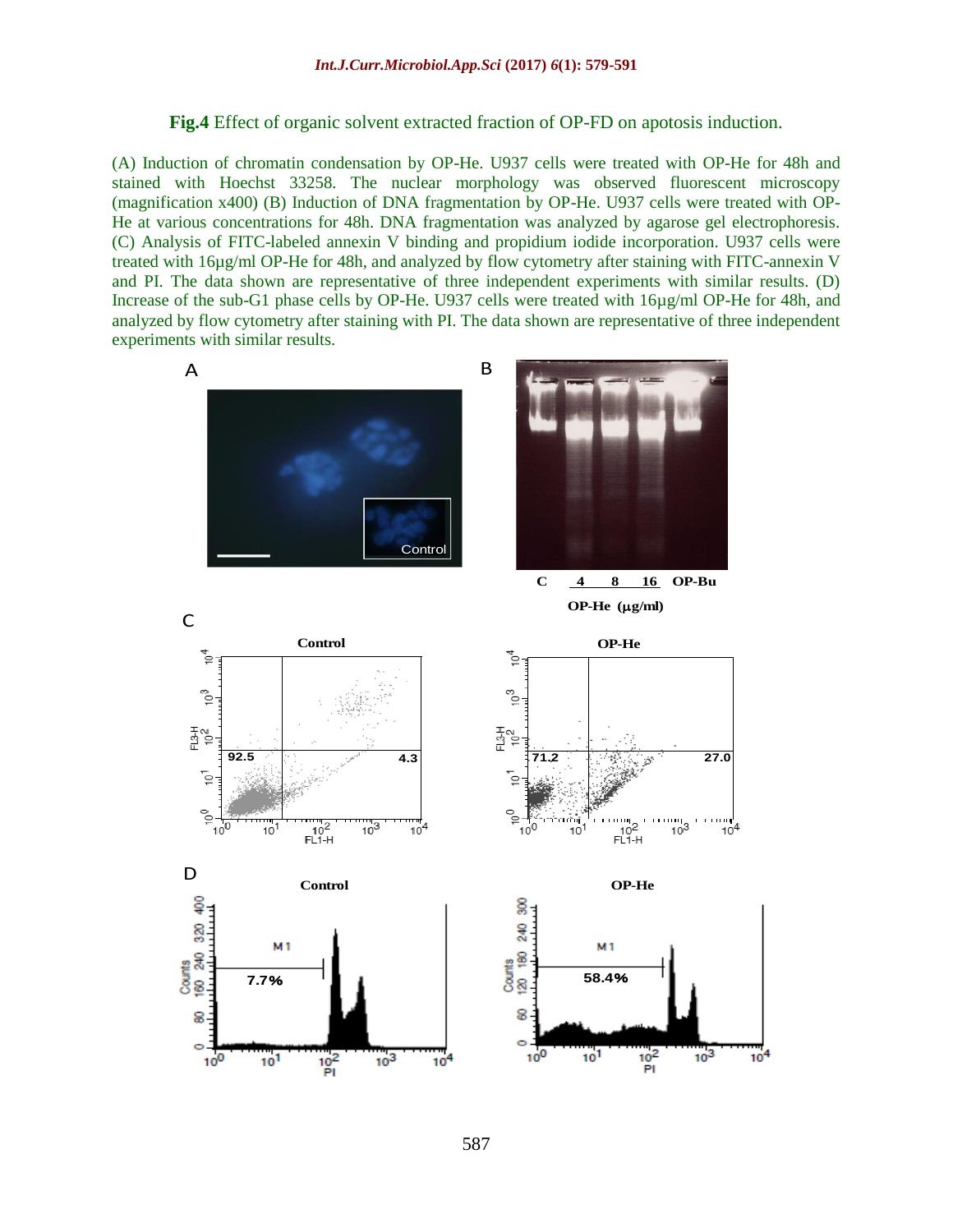**Fig.5** OP-He induced apoptosis through a caspase-mediated pathway in U937 cells. (A) Involvement of the caspase cascade in OP-He-induced apoptosis. U937 cells were treated with 16µg/ml OP-He for the times indicated. Cells were lysed and treated with substrate of caspase-3,-9 and the activity were measured. Error bars: SE from three different cell preparations assayed individually. (B) Effect of OP-He on the loss of  $\Delta \Psi$ m. U937 cells were treated with  $16\Box$  g/ml OP-He for the times indicated and analyzed by flow cytometry after staining with JC-1.





*In vivo* mechanisms induce cell death in unnecessary or harmful cells. Apoptosis plays an important role in not only the elimination of unnecessary cells during development and regeneration processes but also the elimination of cancer and virus-infected cells. When the cellular switch for apoptosis is turned on, proteases called caspases in the cell are activated. Activated caspases break down multiple protein molecules essential for cell survival and thereby induce cell death (Galluzzi *et al*., 2016). An apoptotic cell is broken into several small fragments (apoptotic bodies) with characteristic morphological features such as chromatin

A

condensation. However, the cell membrane does not rupture, and cell contents never leave the cell. A major feature of apoptosis is the cleavage of chromosomal DNA into nucleosome units. A caspase-activated DNAdegrading enzyme has been reported to be involved in this DNA cleavage process (Hamacher-Brady *et al*., 2015; Larsen *et al*., 2016). Dead cells are processed by phagocytes such as macrophages (Mitra *et al*. 2015). Macrophages recognize a lipid called PS found only on the surface of apoptotic cells. Furthermore, autoimmune diseases can inhibit the ability of macrophages to process apoptotic cells (Cummings *et al*., 2016). In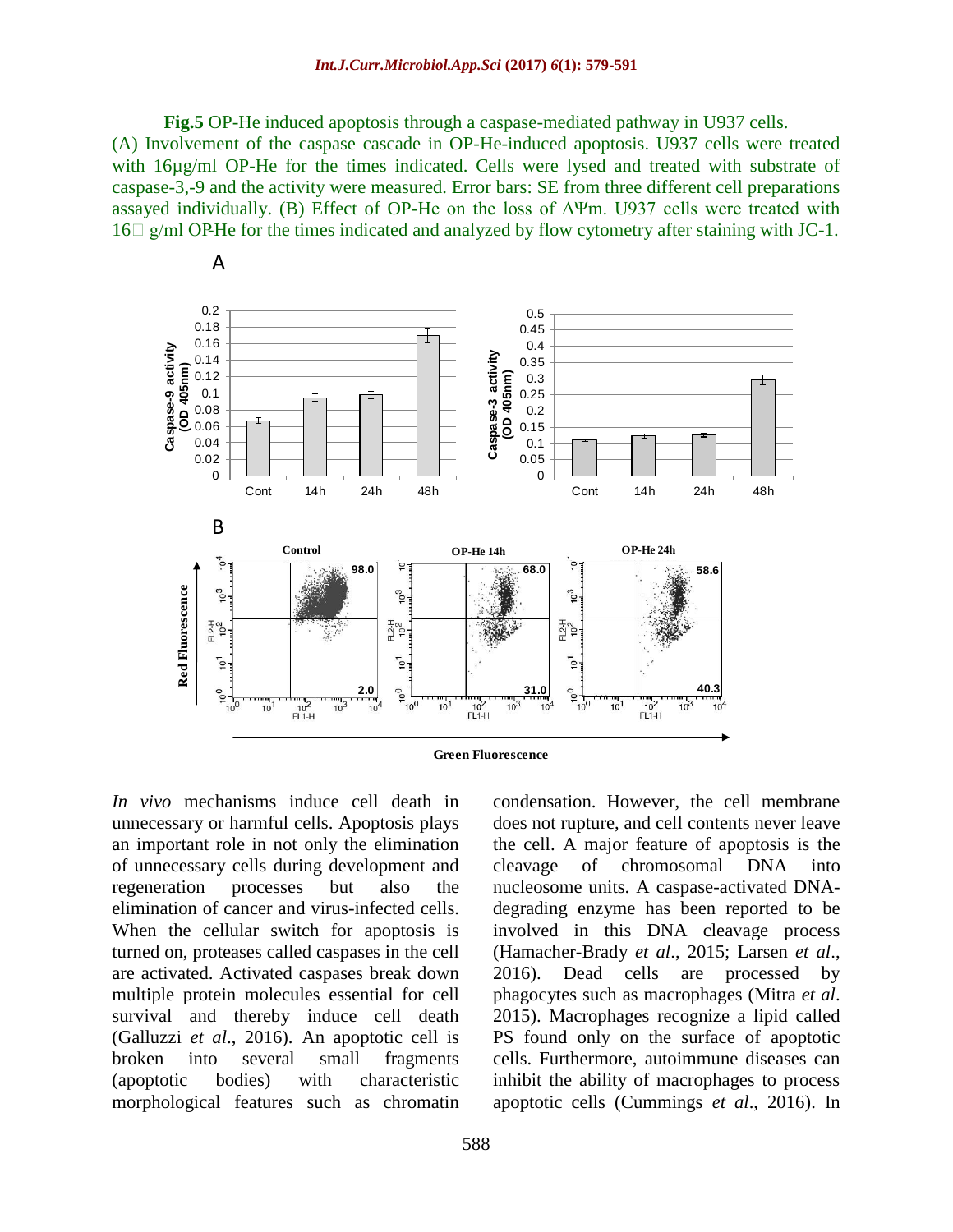the present study, chromatin condensation, nuclear fragmentation, and increased annexin V binding were observed in leukemia cells treated with OP-He, indicating the induction of apoptosis. Three major apoptosis signaling pathways are known: death receptor-mediated pathway, mitochondrial pathway, and endoplasmic reticulum stress pathway. Treatment with OP-He reduced the MMP and activated caspase-9 and -3. This result suggests that OP-He induces apoptosis through the caspase-dependent mitochondrial pathway. Because OP-He showed antitumor effects on breast cancer and leukemia cells, it is likely to reduce the side effects in chemotherapy-treated patients with breast cancer and the risk of developing leukemia in patients receiving radiation therapy.

*Cordyceps* fungi, including *O. pulvinata*, contain various substances. Thus, these fungi may produce not only antitumor effects but also immunostimulatory effects via additive and synergistic interactions. Determining the physiologically active components in these species is expected to produce new lead compounds for anticancer drugs, apart from cordycepin and ergosterol peroxide.

## **References**

- Bok, J.W., Lermer, L., Chilton, J., Klingeman, H.G., Towers, G.H., 1999. Antitumor sterols from the mycelia of *Cordyceps sinensis*. *Phytochemistry*, 51, 891-898.
- Bhatti, M.T., Freedman, S.M., Mahmoud, T.H., 2013. Fingolimod Therapy and Mocular Hemorrhage. *J. neuroophthalmol*. 33(4), 370-372.
- Chen, R., Ichida, M., 2002. Infection of the silkworm, *Bombyx mori*, with *Cordyceps Militaris*. *J. Inect Biotech. Sericol.* 71, 61- 63.
- Chen, Y.H., Wang, J.Y., Pan, B.S., Mu, Y.F., Lai, M.S., So, E.C., Wong, T.S., Huang, B.M., 2013. Cordycepin enhances cisplatin apoptotic effect through

caspase/MAPK pathways in human head and neck tumor cells. *Onco. Tagets Ther*. 25, 983-998.

- [Cheng,](http://www.ncbi.nlm.nih.gov/pubmed?term=Cheng%20YW%5BAuthor%5D&cauthor=true&cauthor_uid=23662615) Y.W., [Chen,](http://www.ncbi.nlm.nih.gov/pubmed?term=Chen%20YI%5BAuthor%5D&cauthor=true&cauthor_uid=23662615) Y.I., [Tzeng,](http://www.ncbi.nlm.nih.gov/pubmed?term=Tzeng%20CY%5BAuthor%5D&cauthor=true&cauthor_uid=23662615) C.Y., [Chang,](http://www.ncbi.nlm.nih.gov/pubmed?term=Chang%20CH%5BAuthor%5D&cauthor=true&cauthor_uid=23662615) C.H., [Lee,](http://www.ncbi.nlm.nih.gov/pubmed?term=Lee%20YC%5BAuthor%5D&cauthor=true&cauthor_uid=23662615) Y.C., [Chen,](http://www.ncbi.nlm.nih.gov/pubmed?term=Chen%20HC%5BAuthor%5D&cauthor=true&cauthor_uid=23662615) H.C., [Tsai,](http://www.ncbi.nlm.nih.gov/pubmed?term=Tsai%20CC%5BAuthor%5D&cauthor=true&cauthor_uid=23662615) C.C., [Hsu,](http://www.ncbi.nlm.nih.gov/pubmed?term=Hsu%20TH%5BAuthor%5D&cauthor=true&cauthor_uid=23662615) T.H., [Lai,](http://www.ncbi.nlm.nih.gov/pubmed?term=Lai%20YK%5BAuthor%5D&cauthor=true&cauthor_uid=23662615) Y.K., [Chang,](http://www.ncbi.nlm.nih.gov/pubmed?term=Chang%20SL%5BAuthor%5D&cauthor=true&cauthor_uid=23662615) S.L., 2013. Aqueous extracts of *Cordyceps militaris* (*Ascomycetes*) lower the levels of plasma glucose by activating the cholinergic nerve in streptozotocin-induced diabetic rats. *[Int J Med Mushrooms,](http://www.ncbi.nlm.nih.gov/pubmed/23662615)* 15, 277-286.
- Cummings, R.J., Barbet G., Bongers, G., Hartmann, B.M., Gettler, K., Muniz, L., Furtado, G.C., Cho, J., Lira, S.A., Blander, J.M., 2016. Different tissue phagocytes sample apoptotic cells to direct distinct homeostasis programs. *Nature*, 539(7630), 565-569
- [Galluzzi, L.](https://www.ncbi.nlm.nih.gov/pubmed/?term=Galluzzi%20L%5BAuthor%5D&cauthor=true&cauthor_uid=26885855), [López-Soto, A.](https://www.ncbi.nlm.nih.gov/pubmed/?term=L%C3%B3pez-Soto%20A%5BAuthor%5D&cauthor=true&cauthor_uid=26885855), [Kumar, S.](https://www.ncbi.nlm.nih.gov/pubmed/?term=Kumar%20S%5BAuthor%5D&cauthor=true&cauthor_uid=26885855), [Kroemer, G.](https://www.ncbi.nlm.nih.gov/pubmed/?term=Kroemer%20G%5BAuthor%5D&cauthor=true&cauthor_uid=26885855), 2016. Caspases Connect Cell-Death Signaling to Organismal Homeostasis. *Immunity*, 44(2), 221-231.
- Hamacher-Brady, A., Brady, N.R., 2015. Bax/Bak-dependent, Drp1-independent Targeting of X-linked Inhibitor of Apoptosis Protein (XIAP) into Inner Mitochondrial Compartments Counteracts Smac/DIABLO-dependent Effector Caspase Activation. *J. Biol. Chem*., 290(36), 22005-22018.
- Larsen, B.D., Sørensen C.S., 2016. The caspase-activated DNase: apoptosis and beyond. FEBS J., doi: 10.1111/febs.13970.
- Jeong, J.W., Jin, C.Y., Park, C., Han, M.H., Kim, G.Y., Moon, S.K., Kim, C.G., Jeong, Y.K., Kim, W.J., Lee, J.D., Choi, Y.H., 2012. Inhibition of migration and invasion of LNCaP human prostate carcinoma cells by cordycepin through inactivation of Akt. *Int. J.Oncol.* 40, 1697-1704.
- Jeong, M.H., Lee, C.M., Lee, S.W., Seo, S.Y., Kang, B.W., Jeong, Y.K., Choi, Y.J., Yang, K.M., Jo, W.S., 2013. Cordycepinenriched *Cordyceps militaris* induces immunomodulation and tumor growth delay in mouse-derived breast cancer. *Oncol. Rep*. 30, 1996-2002.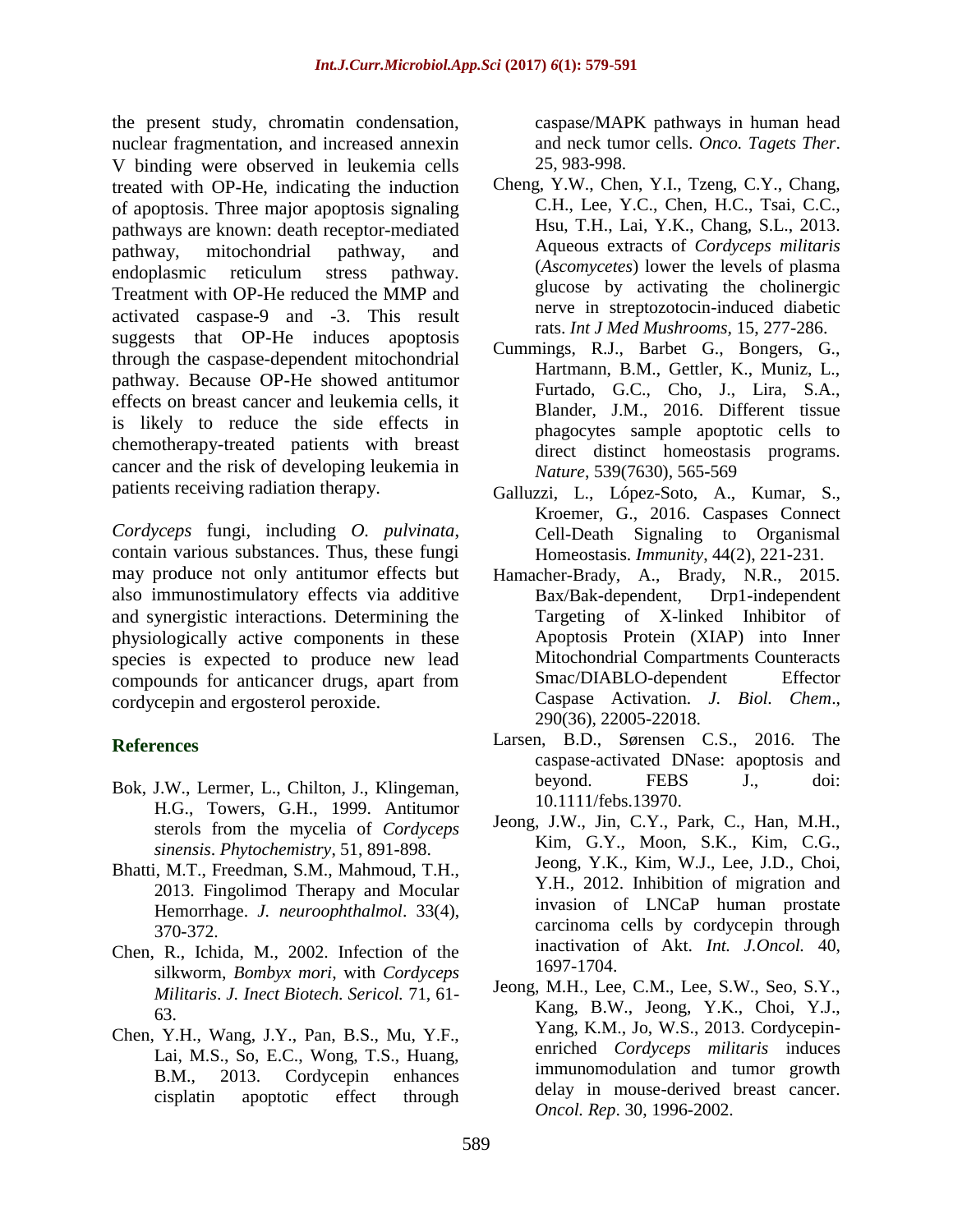Kepler, R.M., [Sung, G.H.](https://www.ncbi.nlm.nih.gov/pubmed/?term=Sung%20GH%5BAuthor%5D&cauthor=true&cauthor_uid=22334447), [Harada,](https://www.ncbi.nlm.nih.gov/pubmed/?term=Harada%20Y%5BAuthor%5D&cauthor=true&cauthor_uid=22334447) Y., [Tanaka,](https://www.ncbi.nlm.nih.gov/pubmed/?term=Tanaka%20K%5BAuthor%5D&cauthor=true&cauthor_uid=22334447)  [K.](https://www.ncbi.nlm.nih.gov/pubmed/?term=Tanaka%20K%5BAuthor%5D&cauthor=true&cauthor_uid=22334447), [Tanaka, E.](https://www.ncbi.nlm.nih.gov/pubmed/?term=Tanaka%20E%5BAuthor%5D&cauthor=true&cauthor_uid=22334447), [Hosoya, T.](https://www.ncbi.nlm.nih.gov/pubmed/?term=Hosoya%20T%5BAuthor%5D&cauthor=true&cauthor_uid=22334447), [Bischoff, J.F.](https://www.ncbi.nlm.nih.gov/pubmed/?term=Bischoff%20JF%5BAuthor%5D&cauthor=true&cauthor_uid=22334447), [Spatafora, J.W.](https://www.ncbi.nlm.nih.gov/pubmed/?term=Spatafora%20JW%5BAuthor%5D&cauthor=true&cauthor_uid=22334447), 2012. Host jumping onto close relatives and across kingdoms by Tyrannicordyceps (Clavicipitaceae) gen. nov. and Ustilaginoidea\_(Clavicipitaceae). *Am. J. Bot*., 99(3), 552-561.

Kobayashi, Y., 1941. The genus *Cordyceps* and its allies. *Science Report of The Tokyo Bunrika Daigaku* Section B, 5(84), 53- 260.

- Kobori, M., Yoshida, M., Ohnishi-Kameyama, M., Shinmoto, H., 2007. Ergosuterool peroxidefrom an edible mushroom suppresses inflammatory responses in RAW264.7 macrophages and growth of HT29 colon adenocarcinoma cells. *Br. J. Pharmacol.,* 150, 209-219.
- Kodama, E.N., McCaffrey, R.P., Yusa, K., 2000. Mitsuya, H. Antileukemic activity and mechanism of action of cordycepin against terminal deoxynucleotidyl transferase-positive (TdT+) leukemic cells. *Biochem Pharmacol.* 59, 273-281.
- Lee, H.H., Park, C., Jeong, J.W., Kim, M.J., Seo, M.J., Kang, B.W., Park, J.U., Kim, G.Y., Choi, B.T., Choi, Y.H., Jeong, Y.K, 2013. Apoptosis induction of human prostate carcinoma cells by cordycepin through reactive oxygen species-mediated mitochondrial death pathway. *J. Oncology,* 42, 1036-1044.
- Lee, W.S., Li, H.H., Sheng, Y., Jian D.J., Shao, Y.R., 2016. Cordycepin induces apoptosis in human liver cancer HepG2 cells through extrinsic and intrinsic signaling pathway. *Oncol.Lett*., 12, 995-1000.
- Ma, L., Zhang S., Du, M., 2015, Cordycepin from *Cordyceps militaris* prevents hyperglycemia in alloxan-induced diabetic mice. *Nutr. Res*., 35(5), 431-439.
- Mitra, S., Wewers, M.D., Sarkar A., 2015. Mononuclear Phagocyte-Derived Microparticulate Caspase-1 Induces Pulmonary Vascular Endothelial Cell Injury. PLoS One, 10(12), e0145607. doi: 10.1371/journal.pone.0145607

Nakamura, K., Yamaguchi, Y., Kagota, S.,

Kwon, Y.M., Shinozuka, K., Kunitomo, M., 1999. Inhibitory Effect of *Cordyceps sinensis* on Spontaneous Liver Metastasis of Lewis Lung carcinoma and B16 Melanoma Cells in Syngenic Mice. *Jpn. J. Pharmacol*. 79, 335-341.

- Nallathamby, N., Guan-S, L., Vidyadaran, S., Abd, M.S.N., Raman, J., Sabaratnam, V., 2015, Ergosterol of Cordyceps militaris Attenuates LPS Induced Inflammation in BV2 Microglia Cells. *Nat. Prod. Commun*., 10(6), 885-886.
- Ogawa, Y., Yahagi, N., Yahagi, R., Kobayashi, H., 2014. Specific antiproliferative activity Against human cancer cells with metabolites from several species related to the genus *Cordyceps*. *Int. J. Curr. Microbiol. App.Sci*, 3(5), 607-617.
- Oh, J.Y., Baek, Y.M., Kim, S.W., Hwang, H. J., Hwang, H. S., Lee, S. H., Yun, J. W., 2008. Apoptosis of human hepatocarcinoma (HepG2) and neuroblastoma (SKN-SH) cells induced by polysaccharides-peptide complex produced by submerged mycelial culture of an entomopathogenic fungus *Cordyceps sphecocephala*. *J. Microbiol. Biotechnol*., 18, 512-519.
- Paterson, R.R.M., 2008. *Cordyceps* A traditional Chinese medicine and another fungal therapeutic biofactory. *Phytochemistry,* 69, 1469-1495.
- Sagara, Y., Freedman, R.A., Vaz-Luis, I., Mallory, M.A., Wong, S.M., Aydogan, F., DeSantis, S., Barry, W.T., Golshan, M., 2016. Patient Prognostic Score and Associations With Survival Improvement Offered by Radiotherapy After Breast-Conserving Surgery for Ductal Carcinoma In Situ: A Population-Based Longitudinal Cohort Study. *J. Clin Oncol.*, 34(11), 1190-6.
- Saito, M., Mori, A., Irie, T., Tanaka, M., Morioka, M., 2009. Therapy-related acute myeloid leukemia with 11q23 abnormality due to paclitaxel coexisting with bone marrow metastasis of breast cancer. *The Jap. Soc.Hematology,* 50(3), 192-196.